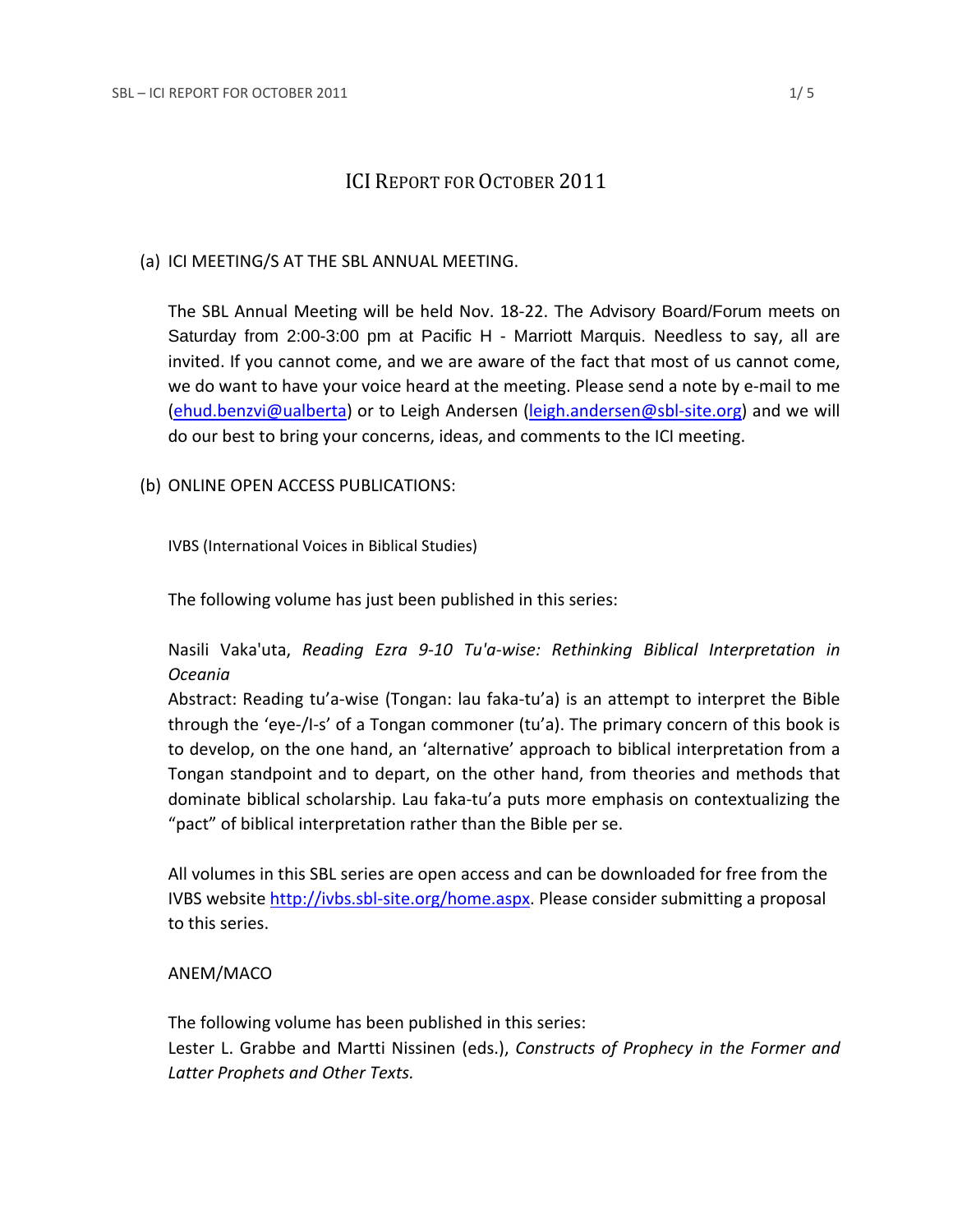The contents of the present volume come from the PTAC meetings in Washington, D.C. in 2007 ("Constructs of Prophecy in the Former Prophets and Daniel") and in Boston in 2008 ("Constructs of Prophecy in the Latter Prophets"). As indicated by the overall theme of each session, the emphasis was on the "constructs of prophecy" as found in both the Former and Latter Prophets, but more controversially, the question of prophecy in some other literature (such as Chronicles and the Quran) is also addressed. There is a good reason for broadening the scope of the volume in this way. Contributors include Pancratius Beentjes, Jonathan Ben‐Dov, Steve Cook, Serge Frolov, Lester L. Grabbe, Mark Leuchter, Christoph Levin, Jill Middlemas, Martti Nissinen, David L. Petersen, Marvin A. Sweeney, Lena‐Sofia Tiemeyer and Peter Matthews Wright.

Two months ago, *Reading Akkadian Prayers and Hymns,* edited by Alan Lenzi, was also published in this series.

All volumes in this SBL series are open access and can be downloaded for free from the ANEM/MACO webpage at http://www.sbl-site.org/publications/Books ANEmonographs.aspx.

Please consider submitting a proposal to this series.

# (c) PUBLICATIONS: ONLINE BOOKS – NEW BOOKS ADDED

(For the full list, please go to http://www.sbl-site.org/publications/Books\_ICIbooks.aspx)

The following books were added since the last report:

(1) Bergen, Wesley J. and Armin Siedlecki, eds. *Voyages in Unchartered Waters: Essays on the Theory and Practice of Biblical Interpretation*. Hebrew Bible Monographs 13. Sheffield: Sheffield Phoenix Press, 2006. (246 pages, 1.3 MB)

This volume honours the work of David Jobling, the distinguished Professor of Old Testament Language and Literature at St Andrew's College, Saskatoon, Canada. Jobling has been noted for his adventurous forays into the theory and practice of biblical interpretation, especially of the Hebrew Bible, and for his interdisciplinary bridge‐building. The volume is divided into three sections corresponding to three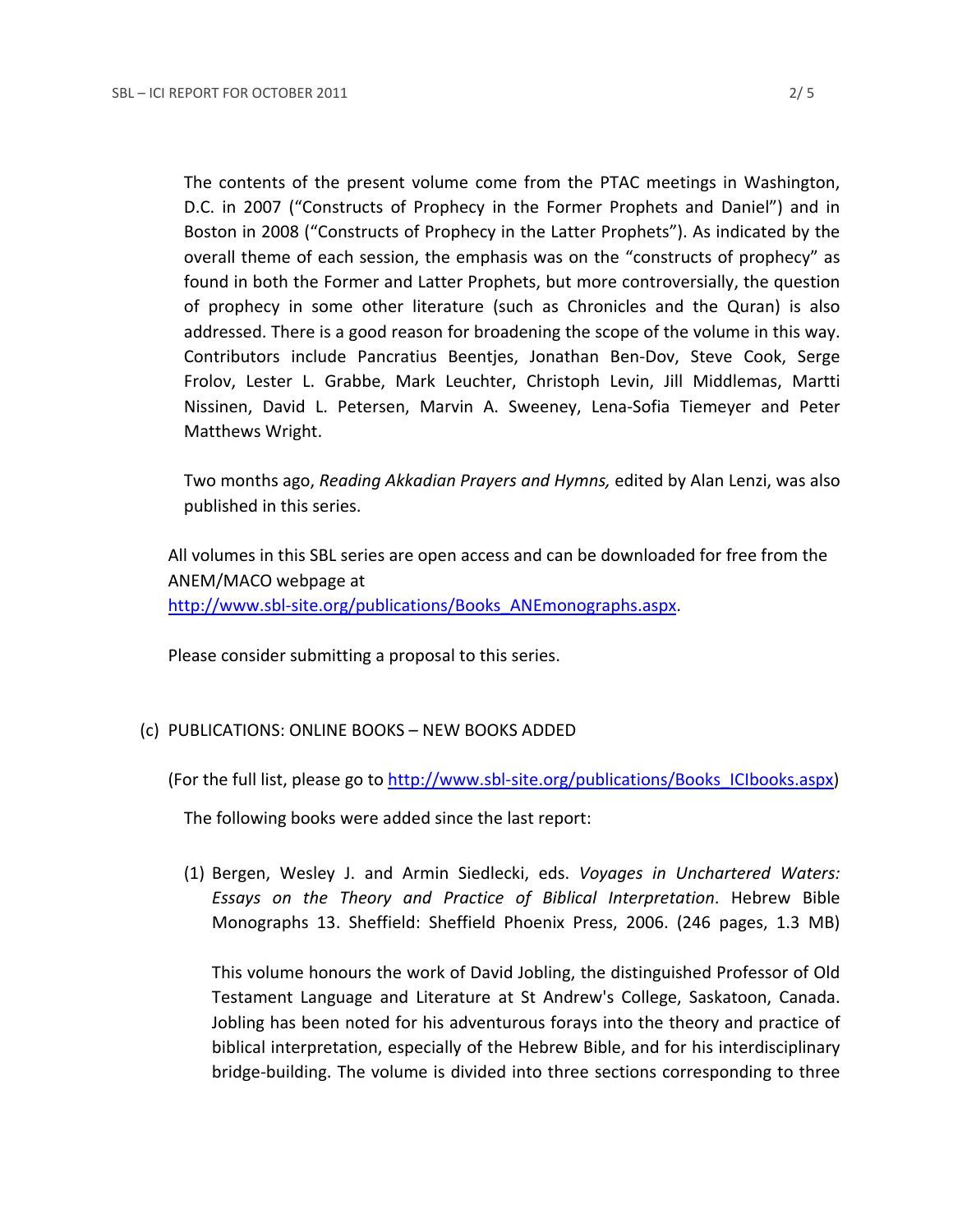of Jobling's principal interests, each section being prefaced with an introduction to his work in that area by the editors.

Section 1 is on Post-Structuralism, with contributions by Gary Phillips, George Aichele, Francis Landy, Robert Culley and Matthew Mitchell. In Section 2, on Ideological Criticism, the authors are Roland Boer, David Gunn, Volker Greifenhagen and Tina Pippin. Section 3, on Global Readings, contains papers by Gerald West, Jione Havea, Ed Conrad and Norman Habel.

The Festschrift concludes with personal tributes by Christopher Lind and Norman Gottwald.

(2) Bodner, Keith. *David Observed: A King in the Eyes of His Court*. Hebrew Bible Monographs 5. Sheffield: Sheffield Phoenix Press, 2008. (247 pages, 754 KB)

From his earliest anointing in 1 Samuel 16 until his deathbed discourse in 1 Kings 2, David is surrounded by a remarkable cast of supporting characters ‐‐ an ensemble whose varying perspectives on him create some of the complexity of this royal character in the biblical narrative.

David's older brother Eliab speaks only once to his younger sibling, but this conversation has significant implications for the larger narrative. The encounter with Ahimelech the priest in 1 Samuel 21‐22 in many ways symbolizes the 'crossing fates' of David and Saul in the sanctuary at Nob. Abner is the rival general who wants to make a deal, but his actions are difficult to gauge: does he have his own set of royal ambitions? Joab is pre‐eminently a man of action and a key commander of David's troops, but this military figure surprisingly turns out to be as well an innovative reader and royal exegete.

Nathan the prophet has a tendency to surface at pivotal moments in the story, as a decisive influence on the spiritual and political affairs of the king. Ahithophel is a senior counsellor in the Davidic administration who becomes mysteriously embittered against David in the rebellion of Absalom; in narratives about him there is a confluence of tangled motives and prophetic words. Finally, Solomon is the younger son who accedes to the coveted Davidic throne, and curiously shares traits with his ancestor Jacob and has a swearing problem in 1 Kings 1‐2.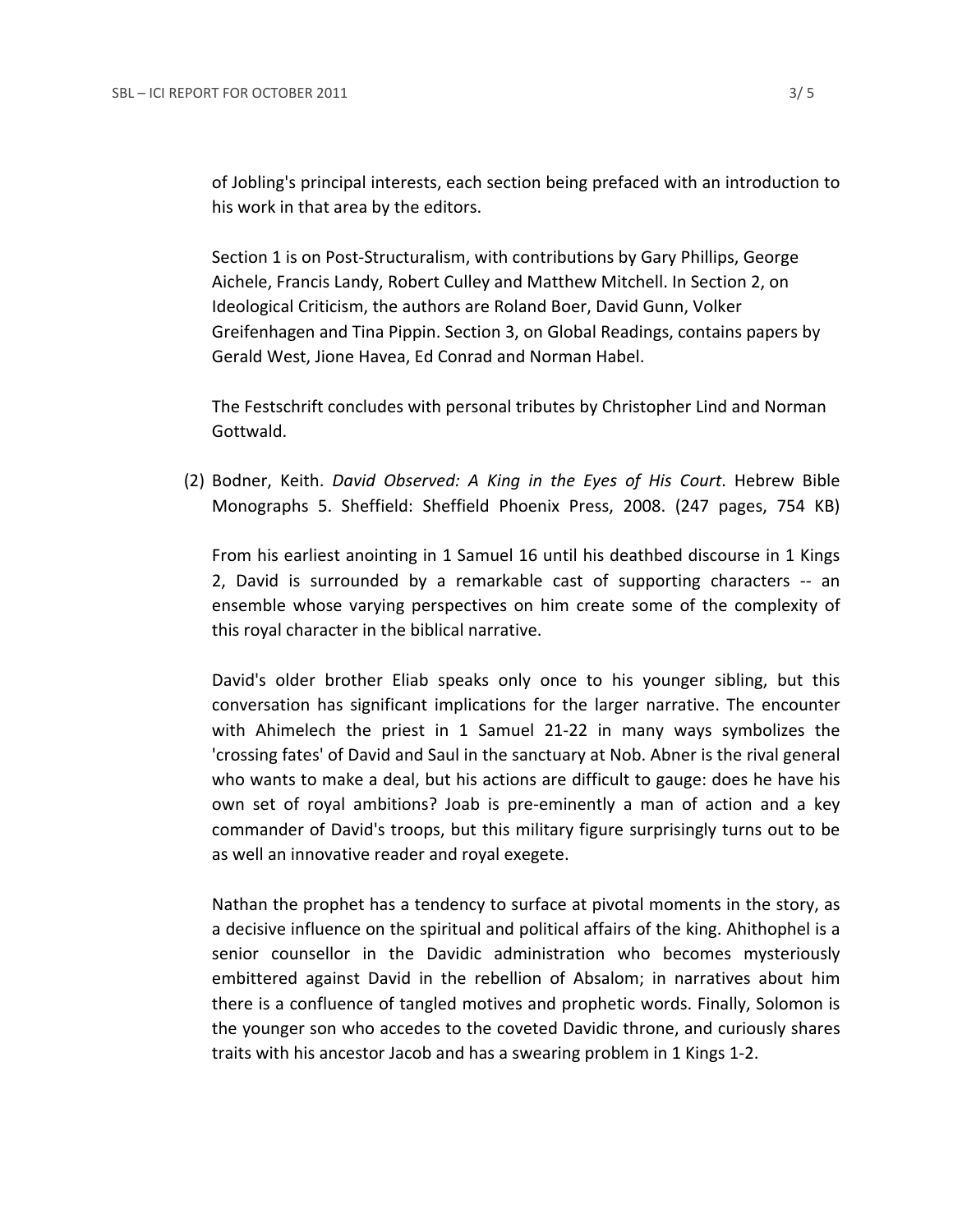(3) Culbertson, Philip and Elaine M. Wainwright, eds. *The Bible in/and Popular Culture: A Creative Encounter*. Semeia Studies 65. Atlanta: Society of Biblical Literature, 2010. (218 pages, 1.2 MB)

In popular culture, the Bible is generally associated with films: *The Passion of the Christ, The Ten Commandments, Jesus of Montreal*, and many others. Less attention has been given to the relationship between the Bible and other popular media such as hip‐hop, reggae, rock, and country and western music; popular and graphic novels; animated television series; and apocalyptic fantasy. This collection of essays explores a range of media and the way the Bible features in them, applying various hermeneutical approaches, engaging with critical theory, and providing conceptual resources and examples of how the Bible reads popular culture—and how popular culture reads the Bible. This useful resource will be of interest for both biblical and cultural studies. The contributors are Elaine M. Wainwright, Michael Gilmour, Mark McEntire, Dan W. Clanton Jr., Philip Culbertson, Jim Perkinson, Noel Leo Erskine, Tex Sample, Roland Boer, Terry Ray Clark, Steve Taylor, Tina Pippin, Laura Copier, Jaap Kooijman, Caroline Vander Stichele, and Erin Runions.

(4) Lawrence, Jonathan David. *Washing in Water: Trajectories of Ritual Bathing in the Hebrew Bible and Second Temple Literature*. Academia Biblica 23. Atlanta: Society of Biblical Literature, 2006. (314 pages, 215.6 MB)

Although most scholars recognize that Christian baptism is related to Jewish ritual bathing, many assume that Christians transformed and rejected Jewish bathing practices. To correct this overly simplistic view, Lawrence mines archaeological and textual materials to outline a larger context for Jewish and Christian bathing. Using archaeological data from Jerusalem, Judea, Qumran, and the Galilee, as well as his own close reading of the Hebrew Bible, the Dead Sea Scrolls, and other Second Temple literature, Lawrence identifies a spectrum of functions—ritual, metaphorical, or initiatory—that bathing served during the Second Temple period. He thus offers a new approach to the study of ritual bathing and suggests that, despite the polemics of later Christian and Jewish texts, the earliest Christians drew on a tradition shared with the Qumran community and other Jewish groups, in which each group chose its own emphases for ritual bathing.